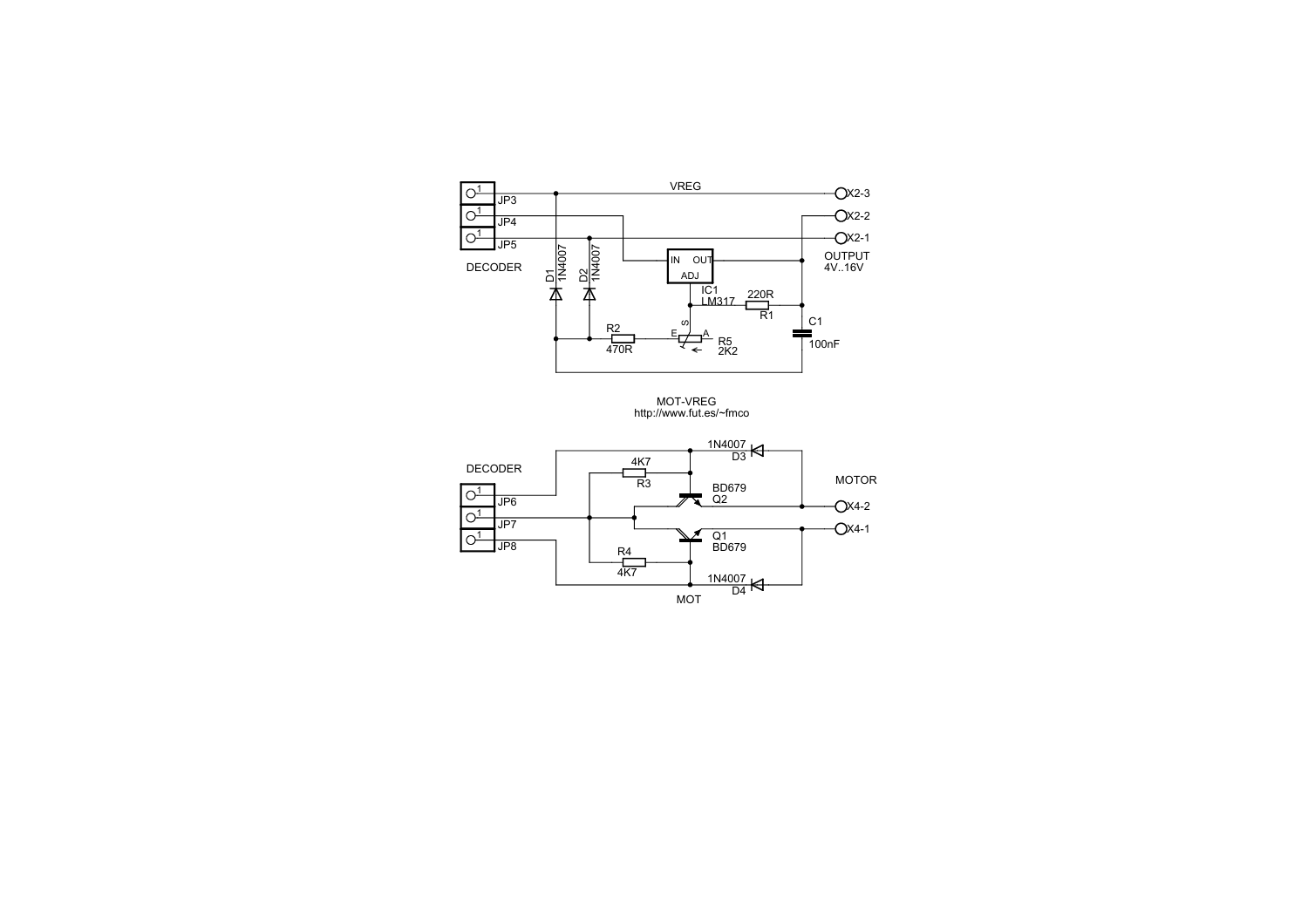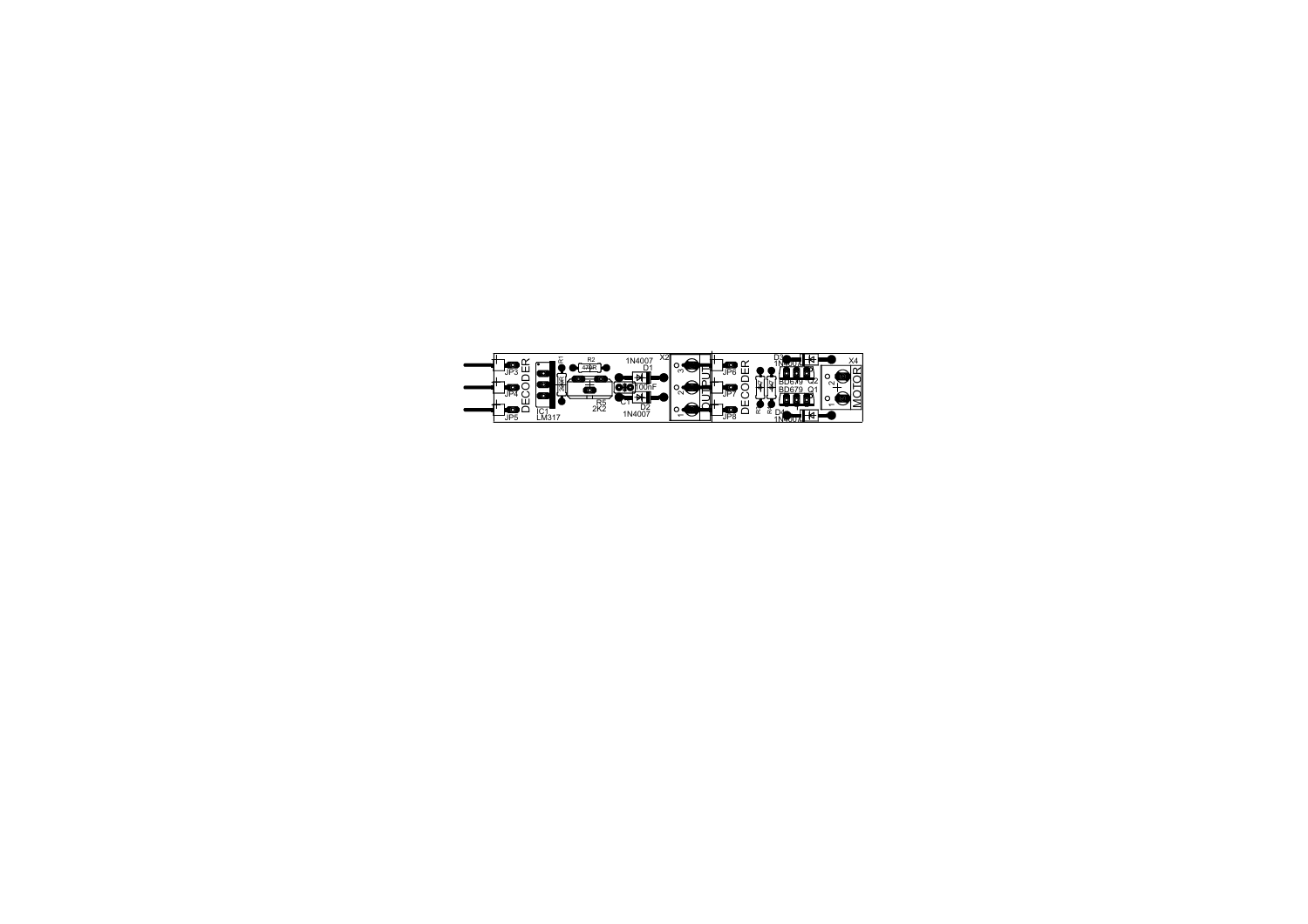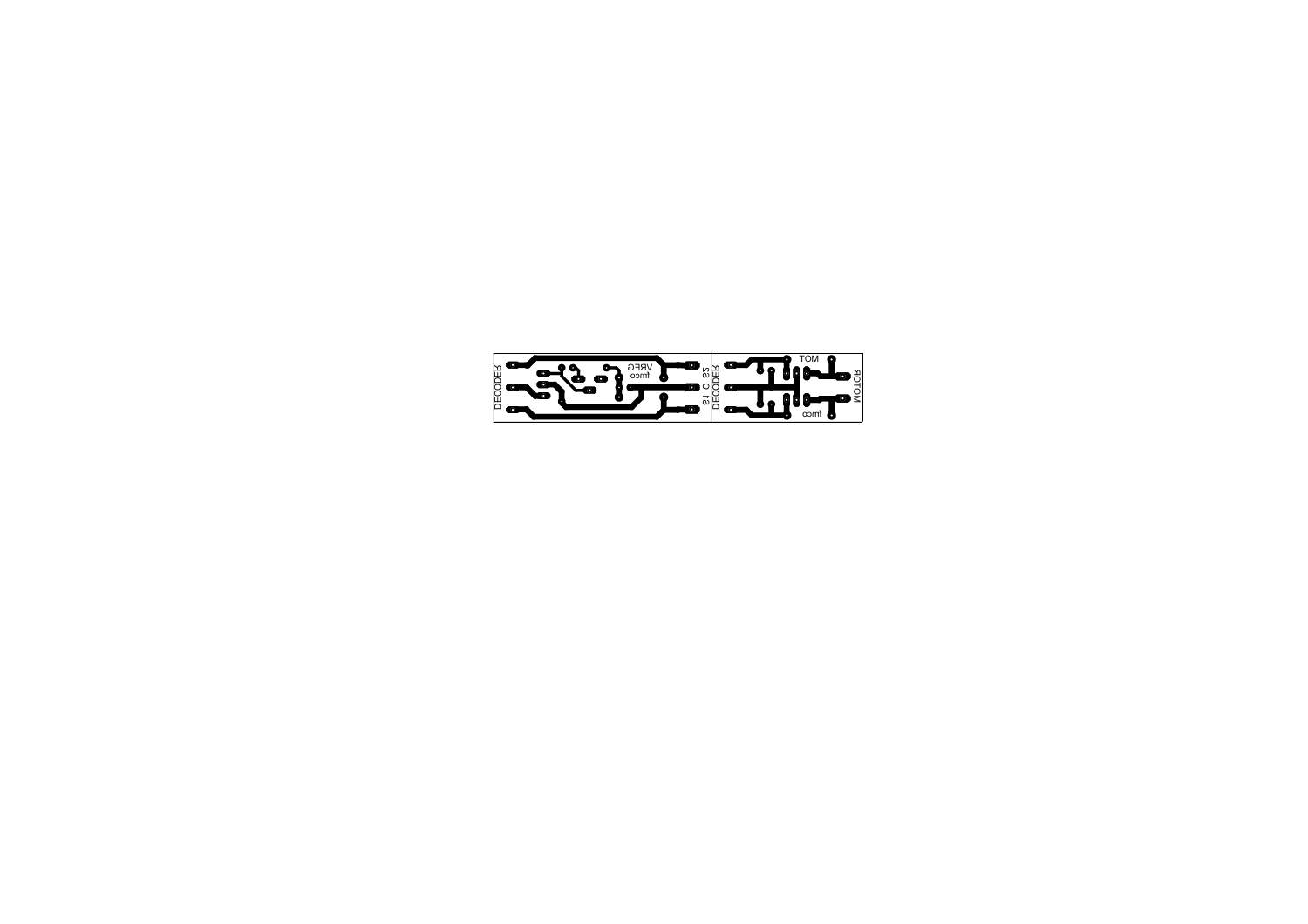## MOT-VREG Partlist

MOT Partlist

| Part                                                  | Value                        | Device                         |
|-------------------------------------------------------|------------------------------|--------------------------------|
| D <sub>3</sub><br>D <sub>4</sub><br>JP6<br>JP7<br>JP8 | 1N4007<br>1N4007             | diodo / diode                  |
|                                                       |                              | hilo-conector / wire-connector |
| Q1<br>Q2<br>R3                                        | <b>BD679</b><br><b>BD679</b> | transistor                     |
| R <sub>4</sub>                                        | 4K7<br>4K7                   | resistencia / resistor         |
| X <sub>4</sub>                                        |                              | bornas / connector             |

VREG Partlist

| Part                             | Value                     | Device                                                                  |
|----------------------------------|---------------------------|-------------------------------------------------------------------------|
| C1<br>D1<br>D <sub>2</sub>       | 100nF<br>1N4007<br>1N4007 | condensador / capacitor<br>diodo / diode                                |
| IC1<br>JP3<br>JP4<br>JP5         | LM317                     | regulador voltage / voltage regulator<br>hilo-conector / wire-connector |
| R1<br>R <sub>2</sub>             | 220R<br>470 <sub>R</sub>  | resistencia / resistor                                                  |
| R <sub>5</sub><br>X <sub>2</sub> | 2K <sub>2</sub>           | potenciometro / potentiometer<br>bornas / connector                     |

F.Cañada http://www.fut.es/~fmco